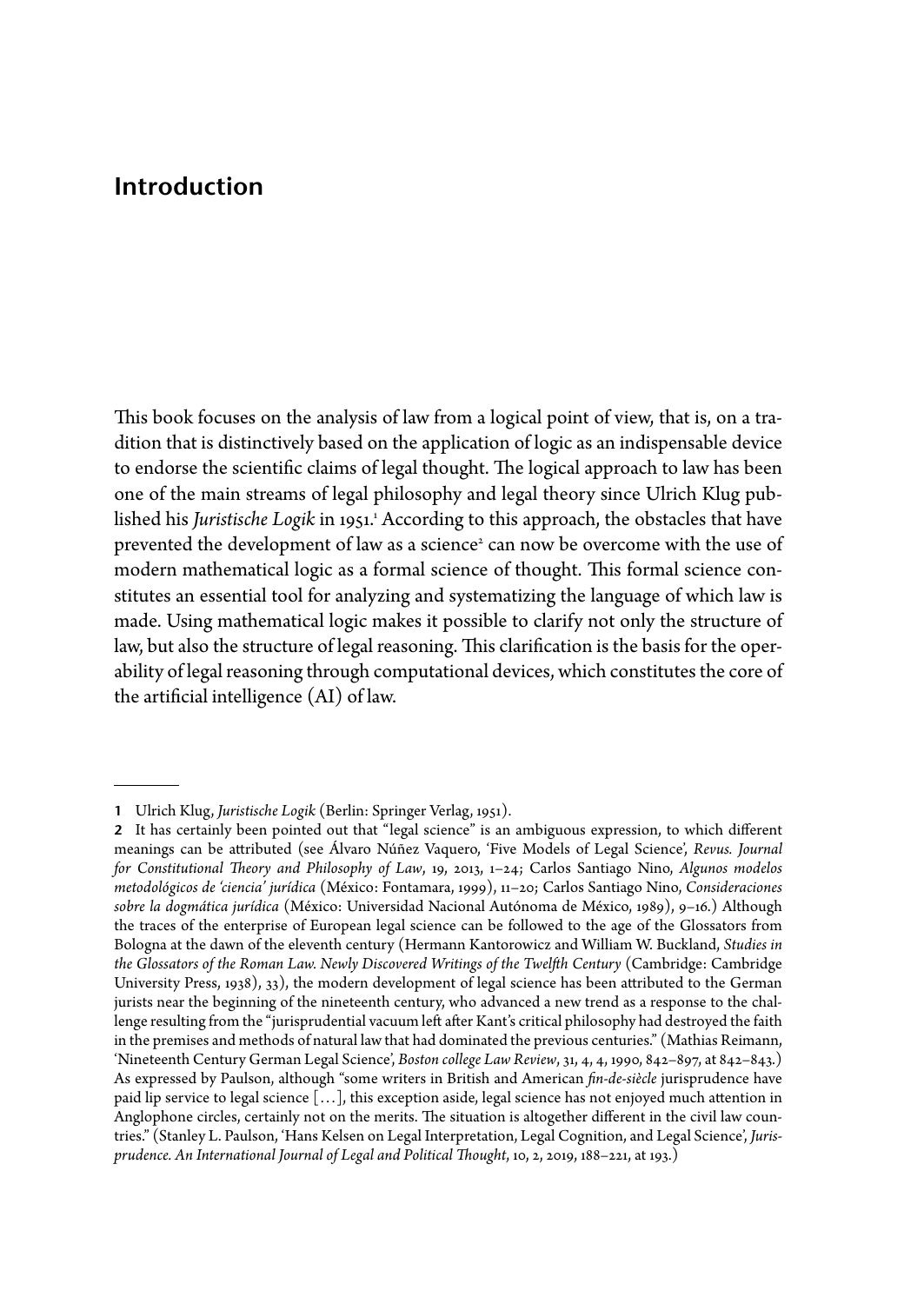The first part of this book aims to compare this model of legal science with one intimately related, yet distinct, tradition of legal thought, that is, one that undertakes a certain model of legal science, which maintains that the legal scientist's main task is to unveil and grasp the universal characteristics of legal phenomena through a method which claims to be independent, not only from any naturalistic model, from any context-dependent feature of a specific legal system, but also from any moral or political value.

To Kelsen, legal norms are conceived not as linguistic sentences of articles of law but as the meaning of those legal sentences of which articles of law are consisted. One of the reasons Kelsen's theory is so highly evaluated and has so much influence on other legal theories is that it endeavored to establish law as the science of legal norms as meaning. 3 In the first paper of this compilation, entitled "Kelsen's Rejection of Logic in General Theory of Norms and its Impact on his Legal Science Project", Monika Zalewska discusses Hans Kelsen's position on the applicability of logic to legal norms and its impact on his project to build up the science of law. Zalewska addresses Kelsen's opinion on the role of logic in law, dividing it into three periods. The first period corresponds to the publication of *Pure Theory of Law* (1939). Based on a Neo-Kantian thesis, Kelsen considered the science of law as a descriptive science of legal norms, which postulates the separation of *Is* from *Ought*, and admitted that logic can be directly applied to legal norms. The second period begins with the *General Theory of Law and State* (1945), in which Kelsen introduced the division between the legal norm and the legal proposition that describes the legal norm. At this point, Kelsen believed that logic can be applied indirectly to legal norms through the application to legal propositions. His last book *General Theory of Norms* (1951) in which Kelsen denied the applicability of logic to legal norms represents the third period on the role of logic in law. This rejection comes from his new definition of legal norms as an expression of a lawmaker's will. Kelsen denied the applicability of the logical rule of inference, according to which an individual legal norm (a judgment) could be derived from a general legal norm (a statute), because the will of a judge cannot be deduced from the will of the legislator. In this period, Kelsen also denied the applicability of the law of contradiction to legal norms. As a result of these arguments, Zalewska concludes that Kelsen's legal science

**<sup>3</sup>** The title of this compilation was inspired by Kelsen's words expressed in the excerpt to the first edition of the Pure Theory of Law in 1934: "More than twenty years ago, I undertook to develop a pure theory of law, that is, a legal theory purified of all political ideology and every element of the natural sciences, a theory conscious, so to speak, of the autonomy of the object of its enquiry and thereby conscious of its own unique character. Jurisprudence had been almost completely reduced – openly or covertly – to deliberations of legal policy, and my aim from the very beginning was to raise it to the level of a genuine science, a human science. The idea was to develop those tendencies of jurisprudence that focus solely on cognition of the law rather than on the shaping of it, and to bring the results of this cognition as close as possible to the highest values of all science: objectivity and exactitude." (Hans Kelsen, *Introduction to the Problems of Legal Theory: A Translation of the First Edition of the Reine Rechtslehre or Pure Theory of Law* (Oxford: Clarendon, 1992), 1.)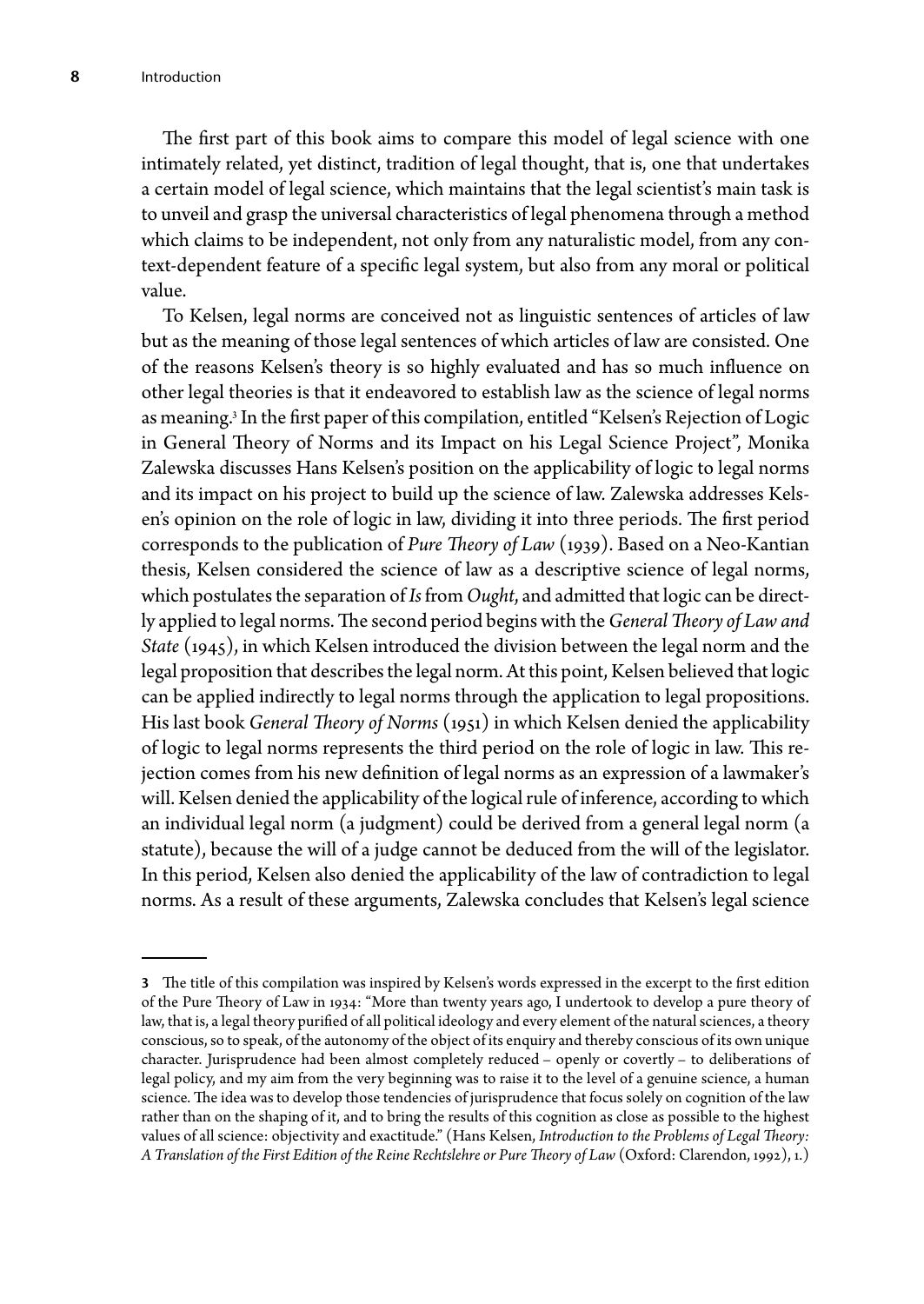project based on Neo-Kantian normativism is unattainable in his last period due to the absence of the vital components of Kelsen's Pure Theory of Law.

As is well known, Hajime Yoshino's Logical Jurisprudence aims at a logic-based analysis and systematization of law. Lachmayer and Čyras' paper singles out certain elements of the Pure Theory of Law and of Logical Jurisprudence, which play a parallel function in both models, in order to suggest an expanding logic model to legal ontology and to maintain the separation thesis between law, and legal science. This thesis holds that while legal validity is determined by law and not by legal science, truth is determined by legal science and not by law. In this way, law and legal science are autonomous systems, which are nevertheless interrelated. The authors not only propose a three-layer model of abstraction, but also develop a structural legal visualization approach. By means of the three-layer model of abstraction, the authors aim to show that legal logic and legal ontology deal with the highest level of abstraction, Pure Theory of Law deals with the middle one, and the concrete decisions and norms belong to the lowest level. The structural legal visualization approach is a diagrammatical view, which facilitates the comprehension of the meaning of legal contents through a scenario-centered graphical narrative rather than an information display.

In his paper, Michał Araszkiewicz discusses the problem of the scientific status of legal doctrine. Against those projects that aim to reduce legal doctrine to policy-based considerations or to substitute it for an empirically oriented form of legal research, Araszkiewicz maintains that preserving the defining features of legal doctrine as scientific discipline – such as its descriptive character, internal perspective, systematic view of the law, and dominant role of the conceptual analysis – requires that the legal doctrine be more open about the knowledge structures, and the argumentation patterns it employs. For this, he proposes to use models provided by theories of knowledge representation found in the field of cognitive science – in particular those rule-based, analogy-based, and conceptual representations models – which should allow a more explicit discussion of the coherence criteria used to justify doctrinal conclusions making its reasoning more explicit and transparent. Understanding legal doctrine as a coherentist endeavor supports the paper's thesis on methodological closure: it is the legal doctrine itself that defines the criteria of sound doctrinal reasoning and the criteria of acceptance or rejection of its conclusions. In this account, legal doctrine would be subject to external critique and better able to defend its social significance by reference to its methodological rigor, transparency and aim for objectivity, making the justice system less vulnerable to political and economic factors.

The second part of the present book deals with the problem of legal science's object from a logical approach. The main task of jurists is to grasp the law as meaning, which is represented by the linguistic expression, and apply it to a given case. How can we treat the law as meaning with scientific recognition based on modern theories of logic and language, and without the methodological dualism of *being* and *ought*, defended by Hans Kelsen? To answer this question, in the paper "The Concept of Law – Focus-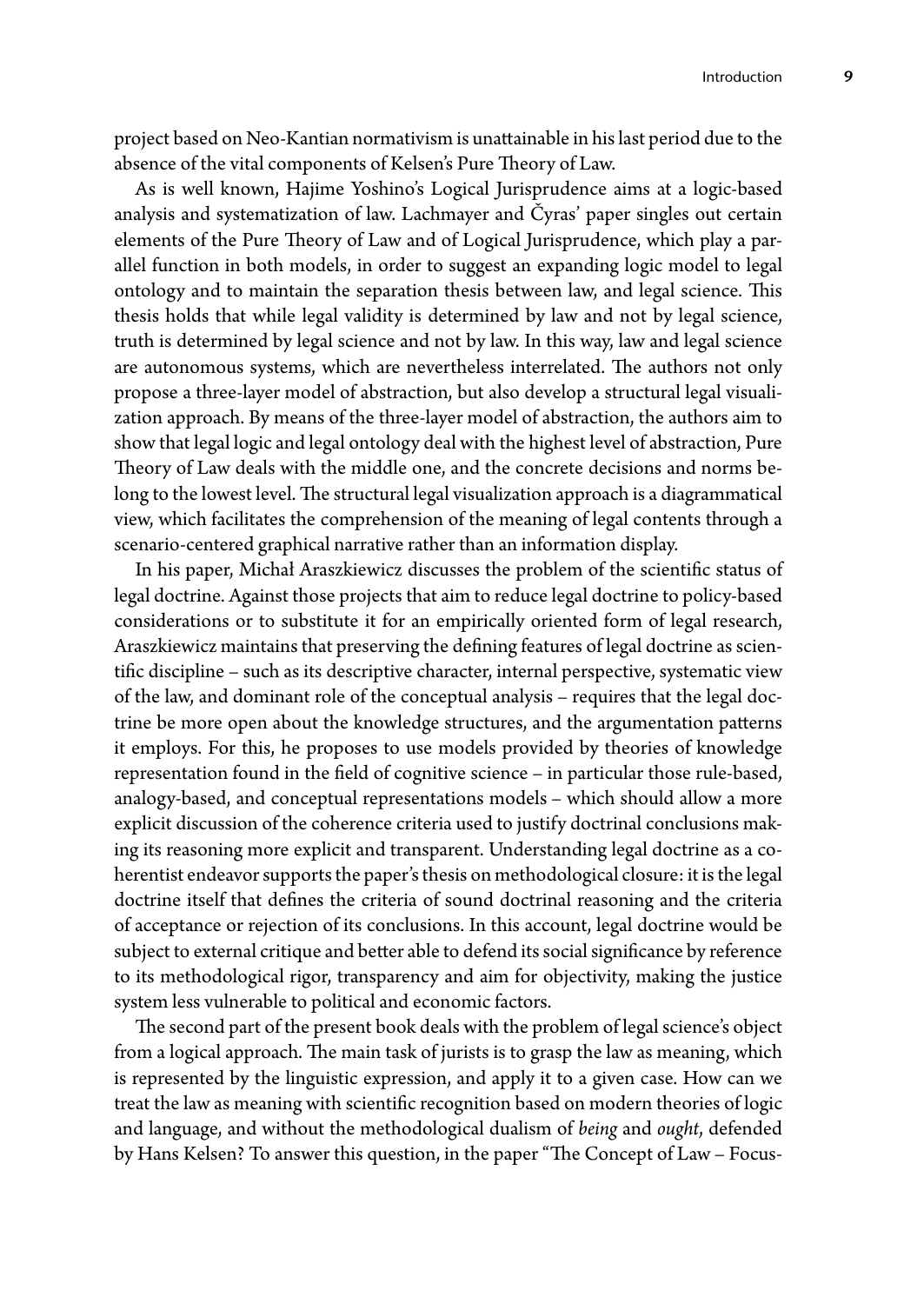ing on the Existence of Law", Hajime Yoshino intends to clarify the reason why the law as meaning seems to exist as an object, in terms of Logical Jurisprudence. This theory provides an answer to the question starting from the following three primitives:  $(i)$ sentence,  $(z)$  truth, and  $(z)$  inference. Based on the considerations referring to the meaning in terms of the semiotic relationships between legal sentences, their users, and their meaning, the author arrives at the following theses: first, a legal sentence is itself a mere array of symbols; second, the meaning of a legal sentence appears in the consciousness of the user only when he uses it in an inference; third, the law provides legal meta-rule sentences and a legal meta-inference system, according to which, the validity as truth of legal sentences can be proved; fourth, if a sentence is true, it is conceived that the state of affairs designated by this sentence exists; fifth, people implicitly accept this relationship between a sentence and its designation. In consequence, if a legal sentence is proved legally valid – i. e., legally true – people believe that the states of affairs designated by legal sentences exist; sixth, the reason why many people can share the meaning and believe in its existence in the world of law is that people have the same or, at least, similar pragmatic rules of usage of the relevant linguistic expressions. Based on the above clarifications, the author presents his future topics to be challenged in making law a genuine science, one that clarifies the scientific element in the work of jurists to interpret law and develop dogmatic theories of law.

A science of law should contribute not only to interpreting and applying law but also to enacting law, i. e. to legislation. A genuine science of law should have the capability to provide a good system of law, which correctly and effectively applies to a rapidly changing society. In his paper, "Legal Logic as a Major Component of the Three-level Promulgation of Law", Erich Schweighofer discusses the method of promulgation of law in legislation. He maintains that the methods of information retrieval and filtering, document categorization and summarization that have already been developed by legal informatics will become the core of legal methodology. The main goal of legal data science is to intensify, and to complement the existing legal methodology with new computer-based methods, and to bring it into a theoretical framework. Specifically, the promulgation of laws must be adapted to the needs of the knowledge and network society. Accordingly, the author proposes a three-level promulgation model with textual, logic-ontological and visual representation. In his paper, he aims not only to demonstrate the feasibility of this approach, but also to discuss the many open challenges.

As is well known, rooted in Leibniz's contributions a new modal logic that attempts to capture the essential logical features of normative concepts such as obligation, prohibition and permission has been developed since the second decade of the 20<sup>th</sup> century. 4 In this volume, the last contribution aims to analyze and systematize law

**<sup>4</sup>** Ernst Mally proposed for the first time a formal system of deontic logic in his *Grundgesetze des Sollens. Elemente der Logik des Willens* in 1926. The seminal paper published by G. H. von Wright in 1951 is considered a milestone in the development of deontic logic. After these attempts, numerous investigations have con-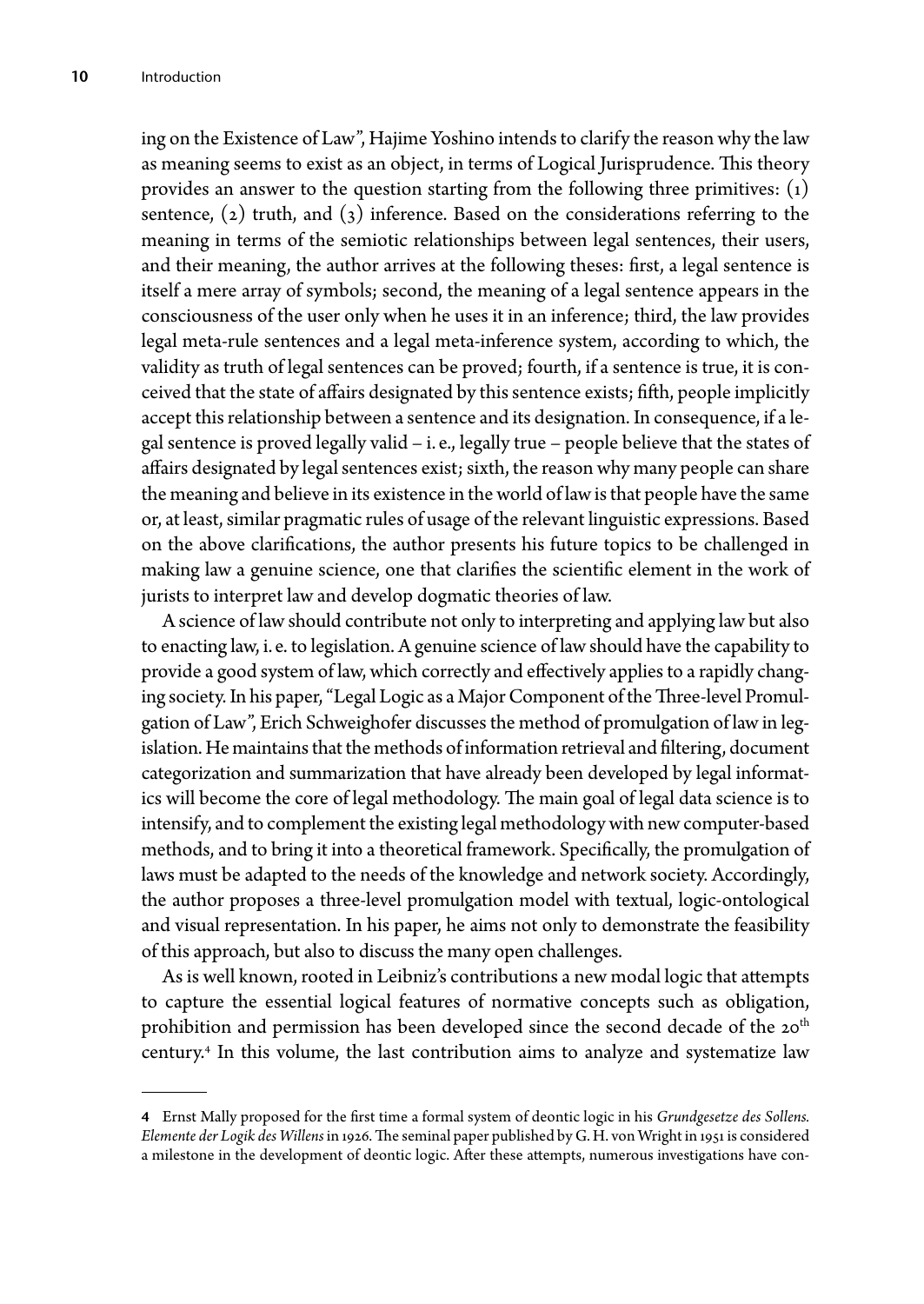from the deontic logic approach. In his paper, "A Formulation of Conditional Norms with a Material Conditional", Adachi examines a formal construction of conditional norms, and argues for a formulation of these norms with a material conditional and wide-scope *ought*. For deploying such a defense, the author points out first that defeasible conditional norms cannot be represented by formulas with material conditional, whereas all-things-considered non-defeasible conditional norms can be represented by the aforementioned formulas. Second, he examines the formulation of conditional norms with a narrow-scope *ought*, and concludes that such a formulation is inappropriate for representing legal conditional norms. Finally, he maintains that legal conditional norms can be faithfully represented by formulas with wide-scope *ought*. This conclusion is linked with one of a broader scope, according to which whilst a system of legal conditional norms is logically independent from a system of moral unconditional norms, there is a practical relationship between them.

This book emerged from the special workshop "Law and Logic – Making Legal Science a Genuine Science" held at the School of Law of the University of Lisbon on July 18, 2017 on the occasion of the 28<sup>th</sup> World Congress of the International Association for the Philosophy of Law and Social Philosophy (IVR). The pages of this book are based on the papers presented at this workshop. 5 A Japanese and Chinese proverb says, "A journey of a thousand miles begins with a single step." With the organization of this workshop and the publication of this volume, we aim to encourage legal scholars, especially legal philosophers, to take their own steps toward establishing law as a science, from the viewpoint of logic and its methods. The editors express their gratitude to the authors of this volume, and to the participants in the workshop for the support received and their patience.

> Hajime Yoshino Gonzalo Villa Rosas

tributed to developing this field of study (see Dagfinn Føllesdal and Risto Hilpinen, 'Deontic Logic: An Introduction', in *Deontic Logic: Introductory and Systematic Readings*, ed. Risto Hilpinen (Dodrecht: D. Reidel Publishing Company, 1981 (1971)), 1–35, at 1; G. H. von Wright, G. H., 'Deontic Logic', *Mind*, 60, 1951, 1–15; Ernst Mally, *Grundgesetze des Sollens. Elemente der Logik des Willens* (Graz: Leuschner & Lubensky, 1926)).

**<sup>5</sup>** All papers except for one were revised after the workshop for their publication in this volume. In order to make this book much richer, the editors invited Michał Araszkiewic to contribute to the volume with his paper *"*How Scientific Can Legal Science Be?" after the workshop.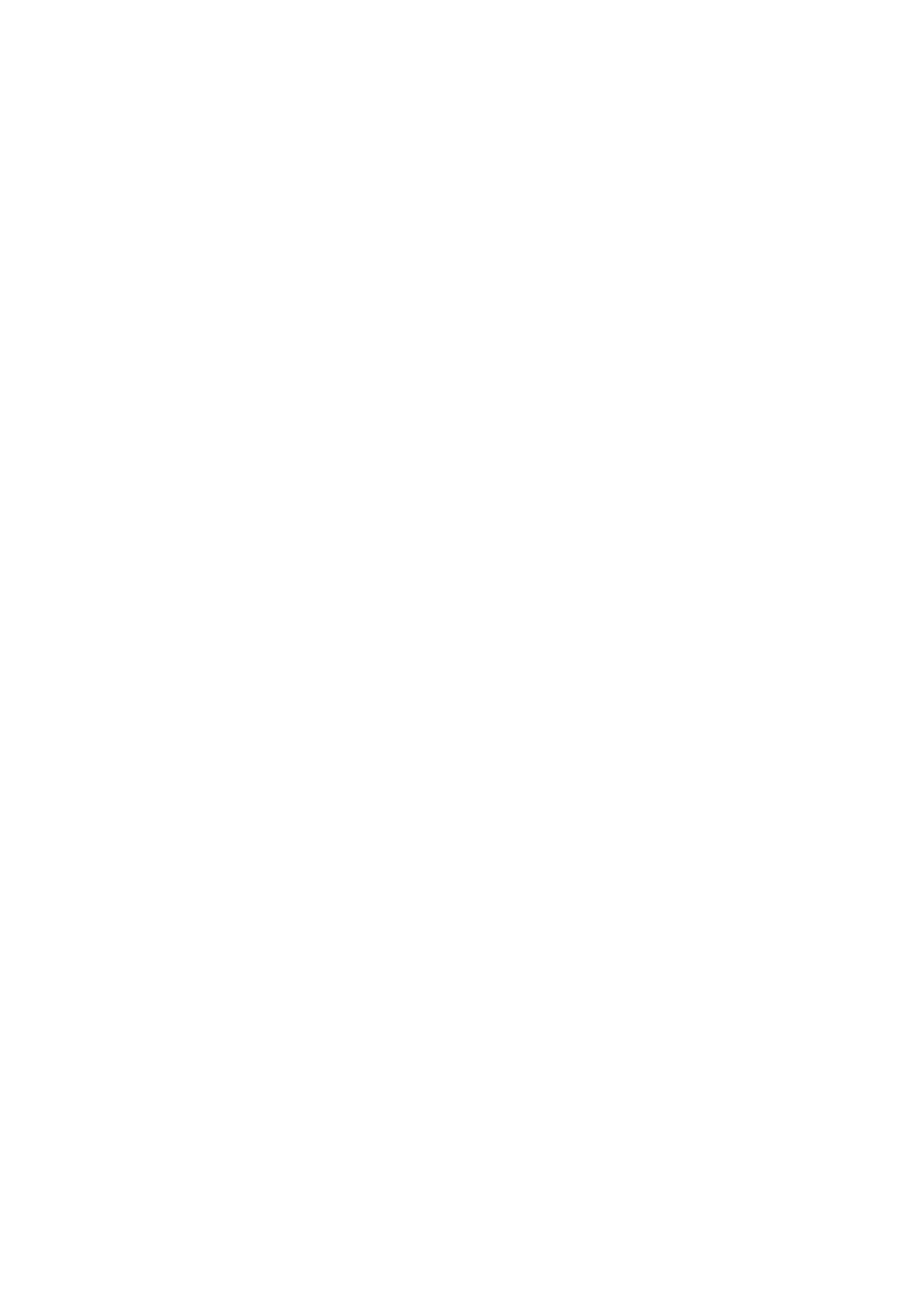**Part I**

**Discussing Models: Kelsen, Logical Jurisprudence, and Cognitive Science**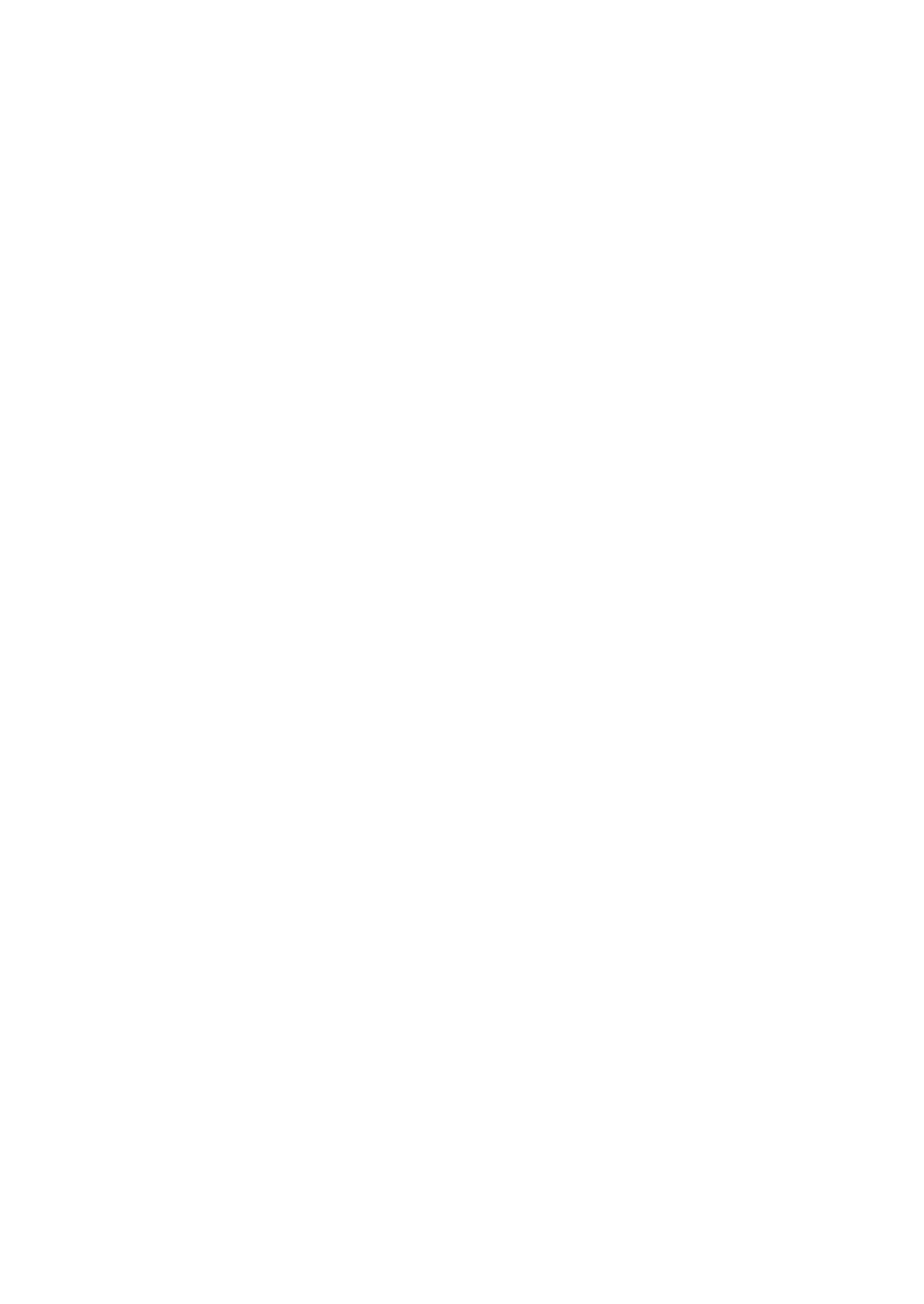# **Kelsen's Rejection of Logic in General Theory of**  Norms and its Impact on his Legal Science Project<sup>1</sup>

Monika Zalewska

**Abstract:** The aim of this paper is to confront Kelsen's legal science project with the shift concerning logic and norms in order to provide the answer, whether legal science is possible in the final phase of Kelsen's Study. The paper will focus on General Theory of Norms and Kelsen's rejection of logic of norms, which refers to two problems. First of all, the question, whether two norms in conflict can coexist. Secondly, if the individual norm can be inferred from the general norm. The consequences stemming from such rejection logic of norms will be examined.

#### **Introduction2**

After a spectacular scientific career, Hans Kelsen retired in 1952. This however, did not discourage him from making further improvements to his theory. In 1960, he published the second edition of his Pure Theory of Law, in which can be seen some indications of the future revolution in his thinking. At the same time, Kelsen was preparing himself to write his final book, "General Theory of Norms", where he tries to develop legal theory in a different, analytical direction. Unfortunately, as he did not manage to finish the book due to his death in 1973, "General Theory of Norms" was later edited and published by his students in 1979. In this book, Kelsen rejects most of the best-known elements he incorporated in pure theory of law, such as the Neokantian paradigm, the basic norm and the application of logic to norms.

**<sup>1</sup>** This research has been financed by National Science Centre, Poland within the framework of the research project 2015/17/BHS5/00495

**<sup>2</sup>** I would like to thank Prof. Hajime Yoshino for his encouragement, guidance and remarks, which enabled me to write this text.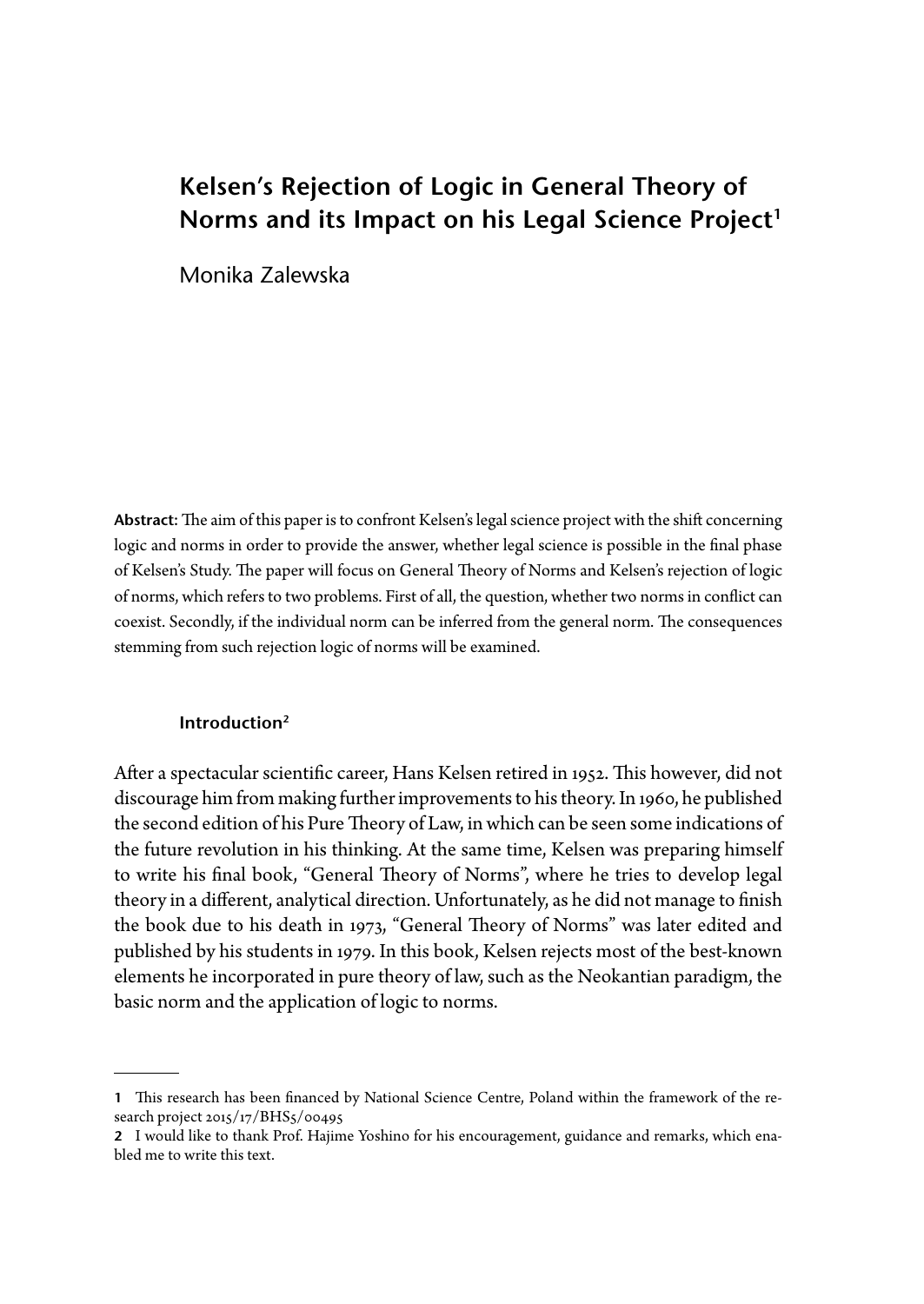In this paper, I will focus on the issue of applying logic to norms and set it against the concepts of normativism and legal science. The first part of the study will explain the normativistic concept as it was understood by Kelsen, while the second part will elaborate the distinction between legal norm and legal proposition. Part Three will focus on the rejection of applying logic to norms: firstly, the problem of the inference of an individual norm from a general one and secondly, conflict between norms. These analyses will allow me to confront the concept of normativism and legal science with the results from the second part of this paper and conclude that rejection of the logic of norms caused the collapse of Kelsen's legal science project. With such assumptions Kelsen could only construct different type of scientific theory, for instance in the field of behavioral cognitive science.

It is important to note that there are several interpretations of Kelsen's theory, many of which are very valuable and grant Kelsen's study coherence. The most prominent example is Eugenio Bulygin's "Norms and Logic. Hans Kelsen and Ota Weinberger on the Ontology of Norms." My attempt to analyze the problem of the rejection of logic to norm is based on as straightforward an interpretation of the General Theory of Norms as possible. Therefore, I will abstain from introducing terminology not used by Kelsen in the final phase and theories based on such new distinctions. I will try to interpret Kelsen's theory from General Theory of Norms as it is, thus leaving room for discussion about possible reformulations.

## **Part One Kelsen's normativism and logic of norms**

The conception of normativism is strictly bound with Kelsen's wider project to design a legal science. The starting point for Kelsen is the claim that legal science needs to be pure. It means that legal science should have its own methodological tools, which are not "borrowed" form another areas of science, especially those areas that deal with explaining empirical reality. For Kelsen, legal science concerns norms, and so has a normative character; however, this does not mean that its task is to indicate how it ought to be. The normative character of legal science stems from the Neokantian thesis that the method of cognition constitutes the object of cognition. Hence, although legal science examines norms and therefore has a descriptive character, its method is normative and as such determines the character of legal science as normative. As Stanley Paulson indicates, the aforementioned method is based on two theses which assure the purity of Kelsen's Theory<sup>3</sup>. The first, characteristic of legal positivism, is the separation thesis, which postulates the separation of law and morality. The second, the normative

**<sup>3</sup>** Stanley L. Paulson, 'The Neo-Kantian Dimension of Kelsen's Pure Theory of Law', *Oxford Journal of Legal Studies*, 12, no. 3 (September 21, 1992), 313.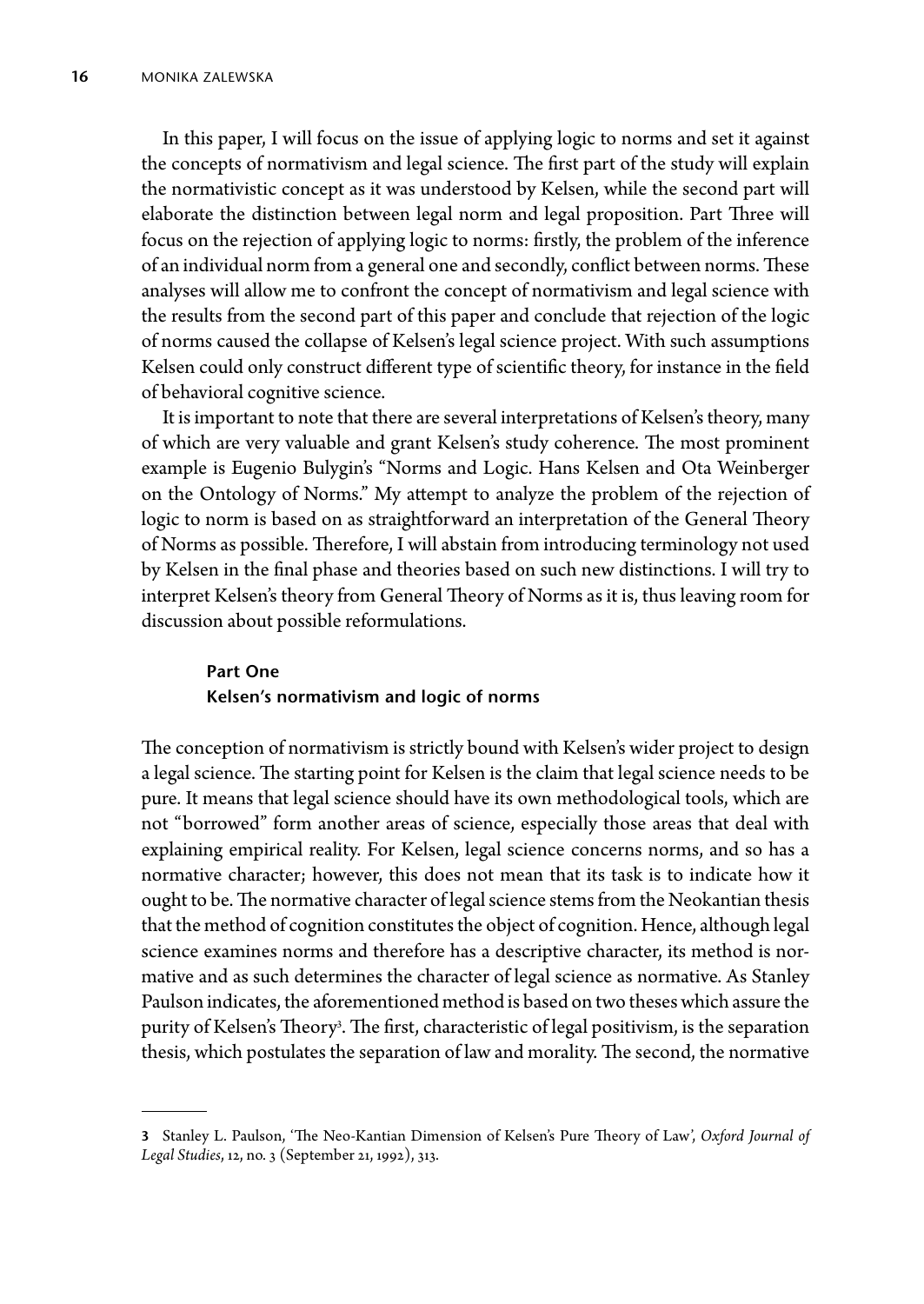thesis, is characteristic of Kelsen's normativism and postulates the separation of Is and Ought; this thesis distinguishes Kelsen's theory from classical legal positivism, which perceived law as a social phenomenon. In the General Theory of Norms, Kelsen still places stress on the separation of Is and Ought. However, this separation is even more difficult to sustain, since Kelsen binds the definition of a norm with the act of will. In this context Kazimierz Opałek points out that the division of the act of thought and act of will embodied by the legal norm and legal proposition has greater practical importance for Kelsen's final phase than the normative thesis, defined as Is – Ought dualism<sup>4</sup>.

In addition, due to Kelsen's attempts to build a theory universal for all norms and not only for legal ones, the separation of law and morality has become blurred. As I will demonstrate in the following paragraphs, these difficulties further exacerbate the rejection of the logic of norms.

Pure Theory of Law (1934), the project intended to build a legal science, was supported by the Neokantian paradigm. To this end, Kelsen conceived a theory which explained how legal norms are cognized. Inspired by Kant and Neokantians, Kelsen perceived law as alogical material, which is categorized by reason, thus allowing legal norms to be cognized. Kelsen mentions three categories, which are Ought, imputation and the basic norm. In this Neokantian period, logic is applied directly to legal norms, which supports the legal science project by granting it soundness through the application of true-false values. However, this solution earned mixed opinions in the doctrine. As Michael Green points out,

In response to empiricist trends in the philosophy of law that had made *legal* meanings look scientifically disreputable, Kelsen sought to save the logical analysis of legal systems by adopting a Kantian epistemology of legal meaning. 5

Although such a vision is coherent, there are doubts whether the problem of applying logic to norms was thought over by Kelsen. In the positivistic tradition, not much attention has been awarded to the question of whether, and on which grounds, logic can be applied to legal norms<sup>6</sup>. Michael Schmidt suggests that Kelsen followed this tradition to a certain extent, and later he started to question such an unreflective approach<sup>7</sup>. This stands in the opposition to Michael Green's view, who<sup>8</sup> claims that:

**<sup>4</sup>** Kazimierz Opałek, '*Überlegungen zu Hans Kelsens "Allgemeine Theorie Der Normen"*'*, Schriftenreihe Des Hans Kelsen Instituts*, 4, 1980, 29

**<sup>5</sup>** Michael Green, 'Hans Kelsen and the Logic of Legal Systems', *Alabama Law Review*, 54, no. 2 (2003), 368.

**<sup>6</sup>** Michael Schmidt, 'Kelsens Lehre und die Normenlogik', *Schriftenreihe des Hans Kelsen-Instituts*, no. 18  $(1992), 87.$ 

**<sup>7</sup>** Ibid.

**<sup>8</sup>** It must be noted that Green ascribes a broader meaning to "logic" than Kelsen in his claim, interpreting Pure Theory of Law as an attempt to build the logic of law, even if this is not unequivocally articulated by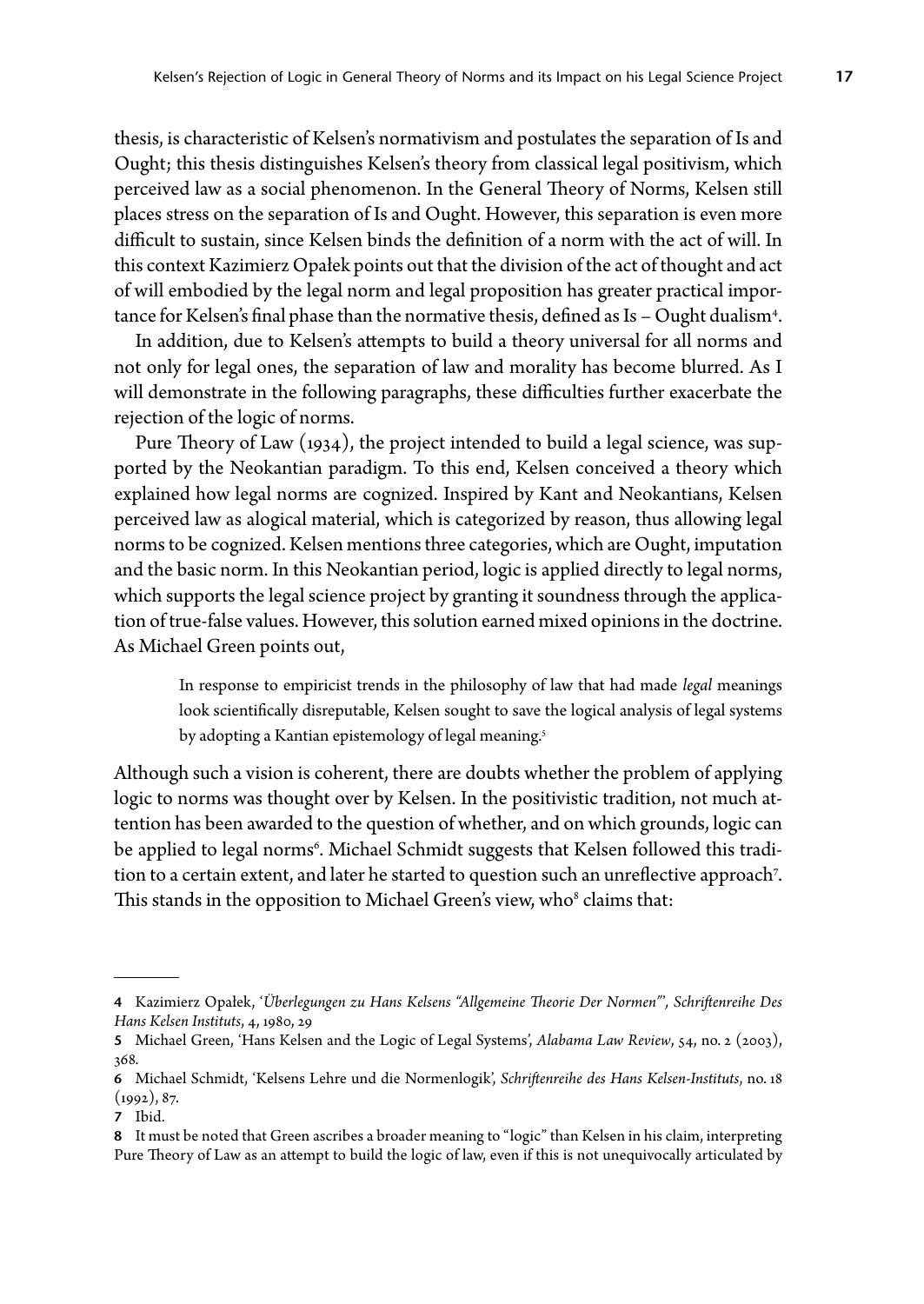Kelsen' s Kantianism is a response to empiricist objections that legal meanings are not proper objects of knowledge, Once these objections are answered, the logic of legal systems can develop without recapitulating its philosophical groundings, just as modem symbolic logic has developed without recapitulating Frege's neo-Kantian foundations for the discipline. 9

## **Part Two Legal norms and legal propositions**

Nevertheless, this classic Neokantian view was weakened in the 1940's, especially by the "General Theory of Law and State" (1945), in which Kelsen first introduces the division between the legal norm and the legal proposition. From this point on, Kelsen believes that the application of logic to norms is possible but only indirectly<sup>10</sup>. Kelsen repeats this notion in 1960, i. e. that besides legal norms, legal propositions also exist. While the legal norms have a normative character, legal material is cognized in the form of legal propositions (*Rechtsatz*), which have a descriptive character. At this point, Kelsen believed that logic can be applied only to legal propositions; however, as Hajime Yoshiro points out, this move impairs the application of logic to legal norms described in Kelsen's thesis<sup>11</sup>. Nevertheless, Kelsen's theory is still influenced by a Neokantian dimension with regard to the cognition of norms, and so his response regarding this cognition is valid.

In General Theory of Norms, Kelsen describes not only legal norms, but also other kinds of norms. In doing so, Kelsen changes his terminology from "legal proposition" to the descriptive term "*Aussage*", distinguishing "*Aussage über die Geltung einer. Norm über tatsächliches Verhalten, das der Norm entsprich oder wiederspricht*12. Consequently, Kelsen makes a distinction between a proposition about the validity of norms and the accordance of behavior with the norm. In addition, he puts aside the problem of cognition in the context of legal propositions and focuses on the differences between the legal norm and the legal proposition. Such a defined legal proposition is contrasted with the norm, understood as the meaning of the act of will $\mu$ <sup>3</sup>, and as it will be present-

Kelsen. In my opinion, such an approach strengthens Kelsen's thesis about applicability of logic to norms as a part of greater well-considered program where logic in a broader sense plays a central role.

**<sup>9</sup>** Green, 'Hans Kelsen and the Logic of Legal Systems' (n. 5), 369.

**<sup>10</sup>** Schmidt, 'Kelsens Lehre und die Normenlogik' (n. 6), 87–88.

**<sup>11</sup>** Hajime Yoshino, 'Zu Awendbarkeit Der Regeln Der Logic Auf Rechtsnormen', *Die Reine Rechtslehre in wissenschaftlicher Diskussion*, 7 (1982), 146.

**<sup>12</sup>** Hans Kelsen, *Allgemeine Theorie Der Normen* (Wien: Mansche Verlags- und Universitatsbuchhandlug, 1979), 147.

**<sup>13</sup>** During the discussion at the Law and Logic special workshop, Stanley L. Pauslon inquired about the difference between Kelsen's position regarding the application of logic to norms in the context of legal